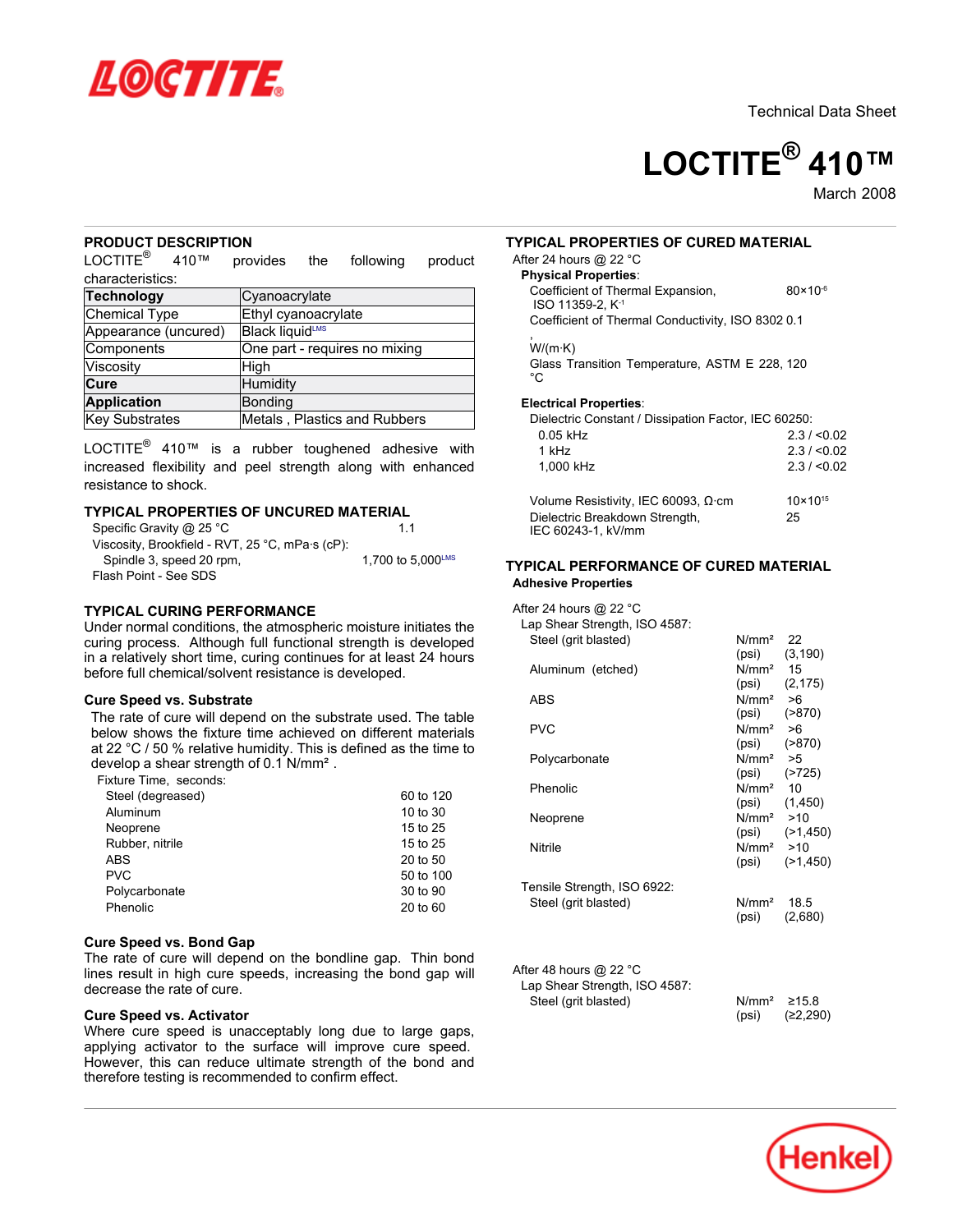Cured for 24 hours @ 22 °C, followed by 24 hours @ 121 °C, tested @ 22 °C

| Lap Shear Strength, ISO 4587: |       |                   |
|-------------------------------|-------|-------------------|
| Steel (grit blasted)          |       | $N/mm^2$ 219.3LMS |
|                               | (psi) | (≥2,800)          |

### **TYPICAL ENVIRONMENTAL RESISTANCE**

After 1 week @ 22 °C Lap Shear Strength, ISO 4587: Mild steel (grit blasted)

### **Hot Strength**



#### **Heat Aging**

Aged at temperature indicated and tested  $\omega$  22 °C



### **Chemical/Solvent Resistance**

Aged under conditions indicated and tested @ 22 °C.

|                                  |    | % of initial strength |      |       |
|----------------------------------|----|-----------------------|------|-------|
| Environment                      | °C | 100 h                 | 500h | 1000h |
| Motor oil (MIL-L-46152)          | 40 | 85                    | 85   | 85    |
| Gasoline                         | 22 | 90                    | 70   | 70    |
| Isopropanol                      | 22 | 75                    | 75   | 75    |
| Industrial methylated<br>spirits | 22 | 95                    | 95   | 80    |
| 1,1,1 Trichloroethane            | 22 | 80                    | 70   | 50    |
| Freon TA                         | 22 | 90                    | 90   | 85    |
| Heat/humidity 95% RH             | 40 | 100                   | 100  | 100   |

### **GENERAL INFORMATION**

Henkel Americas

**This product is not recommended for use in pure oxygen and/or oxygen rich systems and should not be selected as a sealant for chlorine or other strong oxidizing materials.**

#### **For safe handling information on this product, consult the Safety Data Sheet (SDS).**

### **Directions for use:**

- 1. For best performance bond surfaces should be clean and free from grease.
- 2. This product performs best in thin bond gaps (0.05 mm).
- 3. Excess adhesive can be dissolved with Loctite cleanup solvents, nitromethane or acetone.

### **Loctite Material SpecificationLMS**

LMS dated June 13, 2001. Test reports for each batch are available for the indicated properties. LMS test reports include selected QC test parameters considered appropriate to specifications for customer use. Additionally, comprehensive controls are in place to assure product quality and consistency. Special customer specification requirements may be coordinated through Henkel Quality.

#### **Storage**

Store product in the unopened container in a dry location. Storage information may be indicated on the product container labeling.

**Optimal Storage: 2 °C to 8 °C. Storage below 2 °C or greater than 8 °C can adversely affect product properties.** Material removed from containers may be contaminated during use. Do not return product to the original container. Henkel Corporation cannot assume responsibility for product which has been contaminated or stored under conditions other than those previously indicated. If additional information is required, please contact your local Technical Service Center or Customer Service Representative.

#### **Conversions**

 $(^{\circ}C \times 1.8) + 32 = ^{\circ}F$ kV/mm x 25.4 = V/mil  $mm / 25.4 = inches$  $µm / 25.4 = mli$  $N \times 0.225 = lb$  $N/mm \times 5.71 = lb/in$  $N/mm<sup>2</sup>$  x 145 = psi MPa x 145 = psi  $N·m \times 8.851 = lb·in$  $N·m \times 0.738 = lb·ft$  $N·mm \times 0.142 = oz·in$  $mPa·s = cP$ 

#### **Note:**

The information provided in this Technical Data Sheet (TDS) including the recommendations for use and application of the product are based on our knowledge and experience of the product as at the date of this TDS. The product can have a variety of different applications as well as differing application and working conditions in your environment that are beyond our control. Henkel is, therefore, not liable for the suitability of our product for the production processes and conditions in respect of which you use them, as well as the intended applications and results. We strongly recommend that you carry out your own prior trials to confirm such suitability of our product.

Any liability in respect of the information in the Technical Data Sheet or any other written or oral recommendation(s) regarding the concerned product is excluded, except if otherwise explicitly agreed and except in relation to death or personal injury caused by our negligence and any liability under any applicable mandatory product liability law.

**In case products are delivered by Henkel Belgium NV, Henkel Electronic Materials NV, Henkel Nederland BV, Henkel**

Henkel Europe